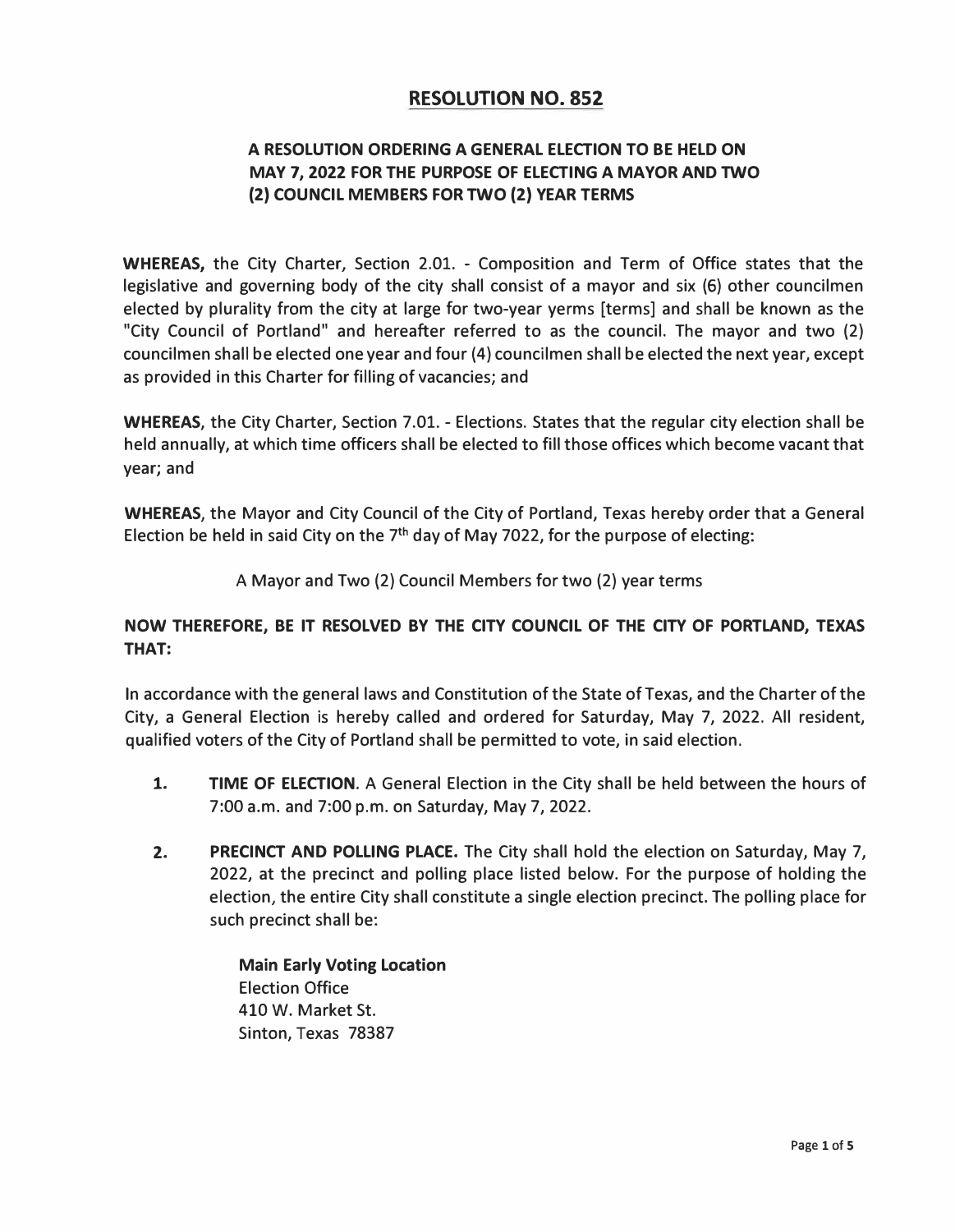**Branch Early Voting Location Daniel P. Moore Community Center Complex Portland Community Center 2000 Billy G. Webb Dr. Portland, Texas** 

- **3. PRESIDING JUDGES AND ELECTION CLERKS. The Presiding Judge, Alternate Presiding Judge and election clerks for the election precinct and polling place shall be appointed by the Election Administrator.**
- **4. EARLY VOTING. Electors may cast their early votes by mail or by personal appearance at the times and places determined by the Election Administrator. When so determined, the times and places for early voting by personal appearance shall be attached hereto as** *Exhibit* **A. The Early Voting Clerk shall be appointed by the Election Administrator.**
- **S. EARLY VOTING BALLOT BOARD. An early voting ballot board shall be created by the Election Administrator to process early voting results.**
- **6. ELECTORS. All resident, qualified electors of the City shall be entitled to vote at said election.**
- **7. NOTICE OF ELECTION. The City shall cause a copy of the Notice of Election (in English and Spanish) to be posted and published as required by Sections 4.003(a)(l)(A), (b) and (f), Texas Election Code, and Section 1251.003(d) and (e), Texas Government Code.**
- **8. ELECTION CODE. In all respects said election shall be conducted in accordance with the Texas Election Code. Pursuant to the federal Help America Vote Act** *("HAVA")* **and the Code, at each polling place there shall be at least one voting system that is equipped for disabled individuals, and each such voting system shall be a system that has been certified by the Texas Secretary of State as compliant with HAVA and the Code. The City Manager of the City is hereby authorized to enter into any necessary agreements with San Patricio County in order to comply with this section.**
- **9. BILINGUAL ELECTION MATERIALS. All election materials (including notice of the election, ballots, instruction cards, affidavits, and other forms which voters may be required to sign} and all early voting materials shall be printed in both English and Spanish, or Spanish translations thereof, and/or other assistance shall be provided, as required by the Texas Election Code and the Federal Voting Rights Act of 1965, each as amended.**
- **10. VOTING DEVICES. The San Patricio County Elections Administrator may utilize a central counting station as provided by the Texas Election Code. Any central counting station presiding judge and the alternate presiding judge shall be appointed in accordance with the Election Agreement and the Texas Election Code. The San Patricio County Elections**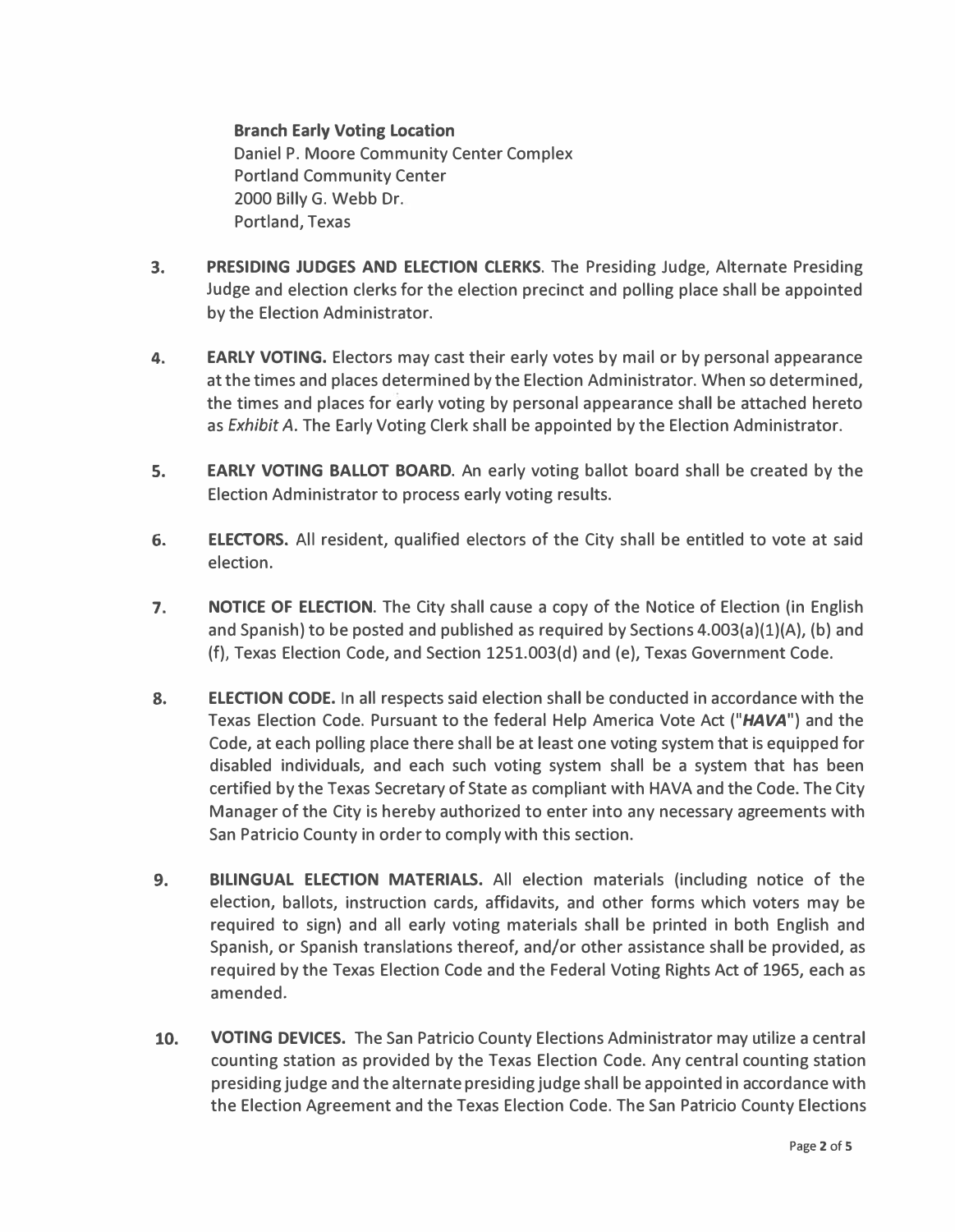**Administrator is currently using HART Verity System 2.0.3 and software certified by the Texas Secretary of State.** 

**The City Council of the City of Portland, Texas, finds as follows:** 

**The Texas Election Code requires that at least one accessible voting station must be provided in each polling place used in a Texas election. Such system must comply with state and federal laws setting the requirements for voting systems that (i) fully comply with applicable laws relating to accessible voting systems which make voting accessible for disabled voters; and (ii) provide a practical and effective means for voters with physical disabilities to cast a secret ballot. The Office of the Texas Secretary of State has certified that the Verity Access Touch is an accessible voting system that may legally be used in Texas elections.** 

**The Texas Election Code authorizes the acquisition of voting systems by local political subdivisions and further mandates certain minimum requirements for contracts relating to the acquisition of such voting systems. As chief elections officer for the City of Portland, the San Patricio County Elections Administrator shall provide at least one Verity Access Touch in each polling place at every polling location used to conduct any election. The Verity Access Touch may be acquired by any legal means available to the City of Portland, including but not limited to lease or rental from San Patricio County or from any other legal source, as authorized or required by the Texas Election Code.** 

- **11. AGREEMENT WITH SAN PATRICIO COUNTY AND JOINT ELECTION PARTICIPANTS. The City Manager of the City is authorized to enter into any other agreements required by San Patricio County or the Election Administrator in connection with conducting the election ordered herein, and the City is authorized to pay the fees charged by San Patricio County for services rendered in connection with the election. The City Manager is further authorized to enter into an agreement with other political subdivisions in the event it is determined that the election called by this Resolution shall be conducted as a joint election pursuant to Chapter 271 of the Texas Election Code.**
- **12. EFFECTIVE DATE. This Resolution shall become effective immediately upon adoption thereof.**

PASSED AND APPROVED this 7<sup>th</sup> day of February 2022.

**CITY OF PORTLAND, TEXAS** 

augustin

Cathy Skutow, Mayor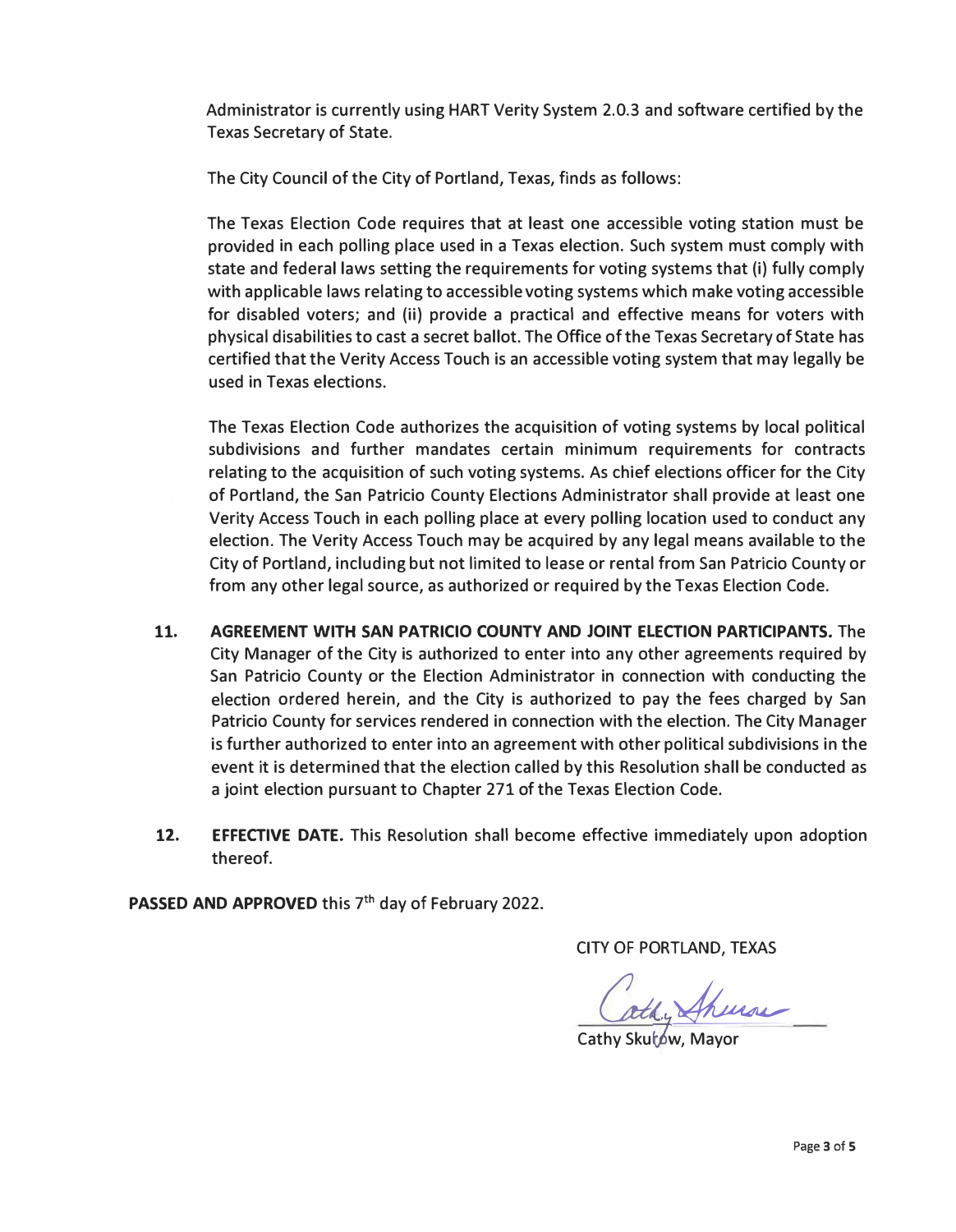**ATTEST:** 

Annette Hall